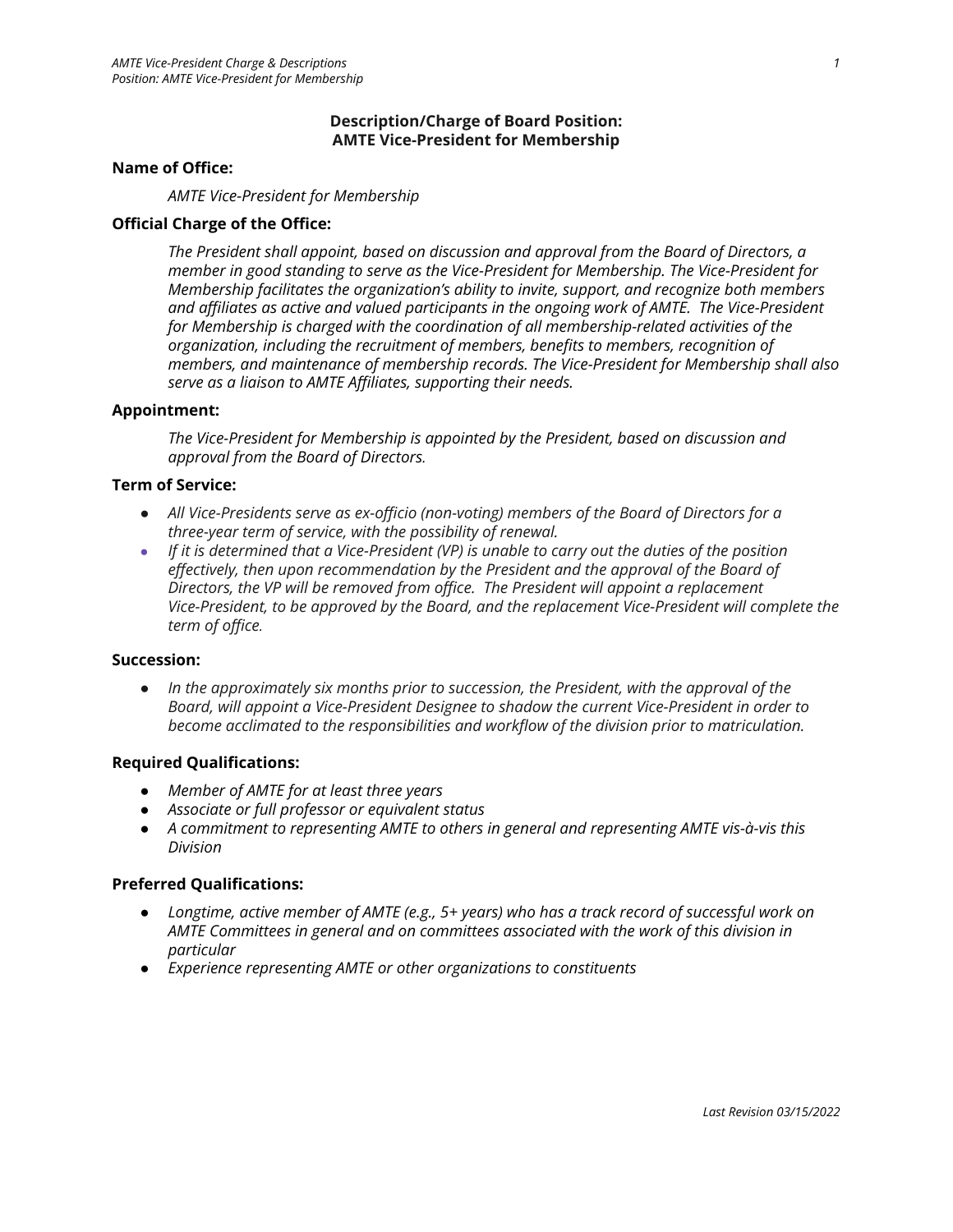### **Responsibilities of All AMTE Vice Presidents:**

*AMTE Vice Presidents serve as leaders who oversee designated areas of work, referred to as divisions. As such, they are responsible for keeping the calendar for the duties and activities in their division and they are to schedule proactively. Vice Presidents delegate work to Associate Vice Presidents, Directors, and others working with them in their division as appropriate; when needed, they gently but effectively motivate/nudge. Vice Presidents will work closely with the President, Executive Director, and the Board Liaison, who will support them as needed, including when personnel challenges arise.*

- **Regularly Scheduled Board and Vice Presidents' Meetings:**
	- o *The Board of Directors meet monthly 11 out of 12 months of the year. Two meetings are traditionally face-to-face (see below) and the other meetings are conducted online using meeting software.*
- **Face-to-face Meetings:** *Currently, the full Board meets in face-to-face meetings twice annually:*
	- o *A full day board meeting one day prior to the AMTE Annual Conference (January or February of each year).*
	- o *A two-day annual retreat held at a time to be scheduled (between May and October), usually at the AMTE Headquarters.*
- **Representation of AMTE in professional settings:**
	- o *A common responsibility of all members of the AMTE Board of Directors is to represent the organization in professional settings where appropriate.*
- *●* **Reports:** *Each Vice President is to produce, in coordination with the Division's Associate Vice Presidents, the following reports to the Board and President:*
	- *o A monthly report to the Board on the work of the Division.*
	- *o An annual report, submitted by December 31, that addresses progress of the past year, reports annual activities in light of strategic priorities, and articulates long-term plans.*
- **Fiduciary Responsibilities:**
	- *o Budgetary Support: The Vice President will work with the Treasurer and Financial Specialist on a divisional budget to meet the work and goals of the division. Budgetary decisions are made before the end of the current fiscal year for the next fiscal year and are considered and approved by the AMTE Board.*
	- *o Revenue Generation: The Vice President will annually discuss plans with the Treasurer regarding how the division will generate operating revenue for AMTE with a projection of the dollar amount of anticipated funds to be generated.*
- *●* **Promoting Access, Equity and Excellence:**
	- Work with all other Vice-Presidents and the Associate Vice-President for Equity to ensure *each division's annual action plan includes an action plan and benchmarks addressing the AMTE goal to promote access, equity, and excellence.*
	- *o Collaborate with committees within the Division and with other AMTE divisions and committees to assure advocacy, equity, and excellence are made explicit in the ongoing work of AMTE.*
	- *o Work with the President, President-Elect/Immediate Past President, and Executive Director to include in the Division, to the extent possible, diversity with regard to gender, geographic representation, race and ethnicity, and paying attention to representation of members from various types of institutions and positions.*
- *●* **Facilitation of Organizational Communication and Work Productivity:**
	- *o Work closely with any Associate Vice Presidents or Directors in this division to establish yearly goals and to support their work, including the preparation and delivery of their annual reports.*
	- *o Work with the Associate Vice Presidents or Directors to ensure that committees in the division are operating robustly, effectively, and productively.*
	- *o Communicate closely on an ongoing basis with the Board Liaison to the Division.*
	- *o Contribute relevant updates periodically to the Connections newsletter.*
	- *o Coordinate the posting of timely information and updates on the AMTE website.*
	- *o Communicate/collaborate with constituents outside the organization as needed and is appropriate.*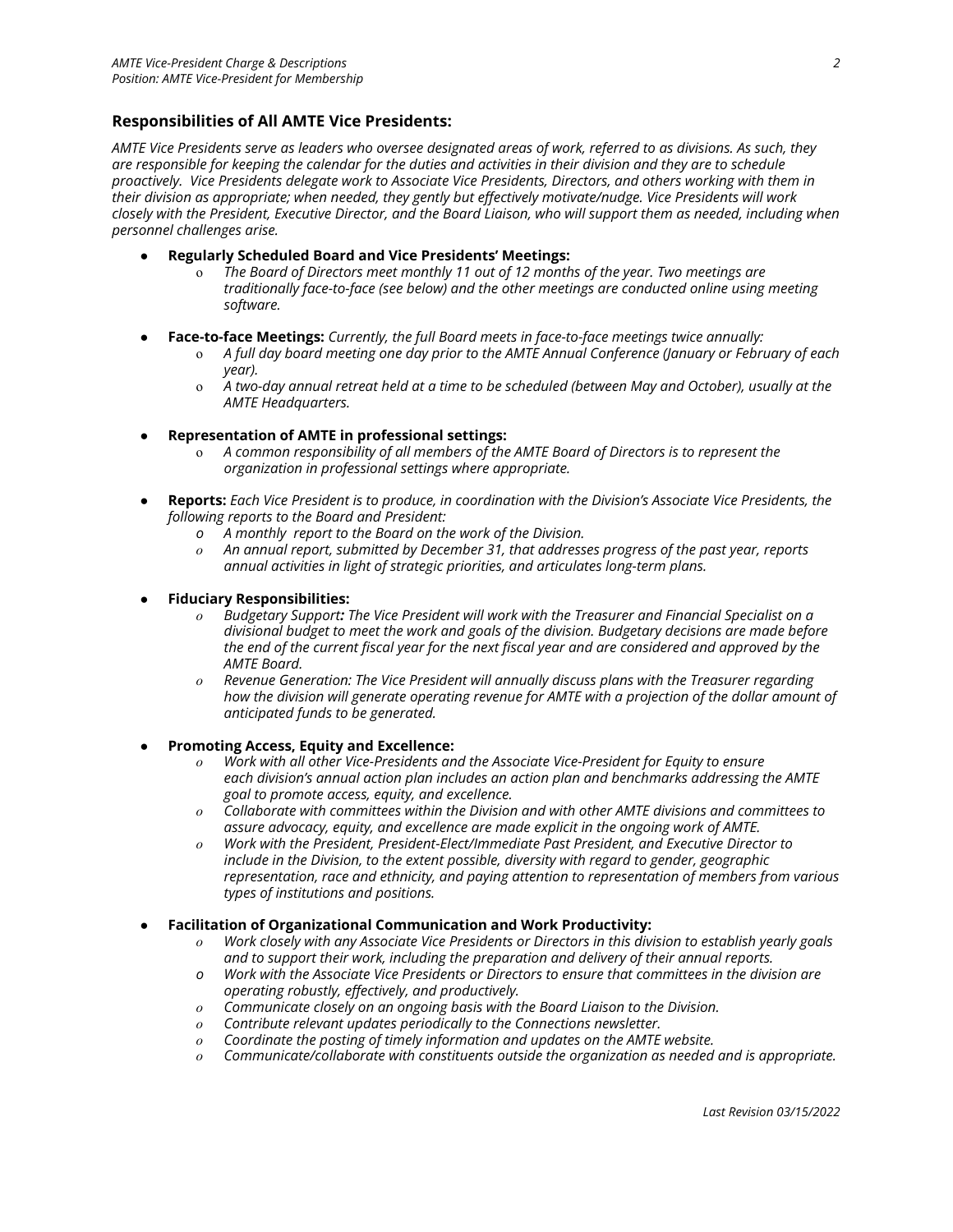# **Responsibilities of the Vice-President for Membership:**

# *● Work with the Membership Committee to serve as membership recruiters for AMTE*

- *o Work with the Membership Committee to develop and maintain a membership recruitment plan*
- *o With the AVP for Membership, coordinate membership recruitment activities*
- *o Make recommendations to the Board on an annual basis about setting membership dues with respect to AMTE's operating cost needed to serve its members*
- *o Follow-up with expired members*
- *o Organize training for and support AMTE members to serve as recruiters/ambassadors for AMTE*

# *● Coordinate membership activities, benefits, and recognition*

- *o Coordinate and communicate member benefits*
- *o Work with the Executive Director and Website Director to respond to member inquiries*
- *o Ensure the accuracy, timeliness and relevance of membership-related content on the AMTE website*
- *o Communicate regularly with the AVP of the Awards Committee to support the work of the committee*
- *o Work with the AVP for Membership to support Community Circles, which is an important member benefit.*
- *o Work with the Awards Committee to carry out the scholarship and award processes to recognize and support AMTE members*

# *● Coordinate affiliate related-activities and issues*

- *o Work with the Affiliate Connections Committee to support affiliates' membership in AMTE including completion of renewal forms and payments*
- *o Communicate regularly with the Chair of the Affiliate Connections Committee*
- *o Work actively with affiliates and affiliate region leaders*
- *o Recruit and support states/regions interested in becoming affiliates*
- *o Oversee the content of the affiliates section of the AMTE website and ensure that information is accurate and updated*
- *o Serve as the affiliate representative to NCTM*
- *o Complete NCTM Affiliate reports for AMTE*
- *o Communicate NCTM affiliate information to the Executive Director, President and the Board*
- *o Maintain personal membership in NCTM in order to serve as an affiliate representative*

# *● Maintain accurate and robust membership records*

- *o Work with the Executive Director and the Website Director to ensure the accuracy, completeness, integrity, and security of membership data in the organization's database*
- *o Analyze the membership data periodically to summarize membership trends over time*
- *o Produce membership and affiliate reports that address the state of the membership, as requested by the Executive Director, the President, or the Board*

# **Assistance and Support:**

*To complete the responsibilities associated with the Division of Membership, the Vice-President for Membership will receive the following types and levels of support:*

● **Stipend:** *Currently, this position is a volunteer service position and does not have a stipend*